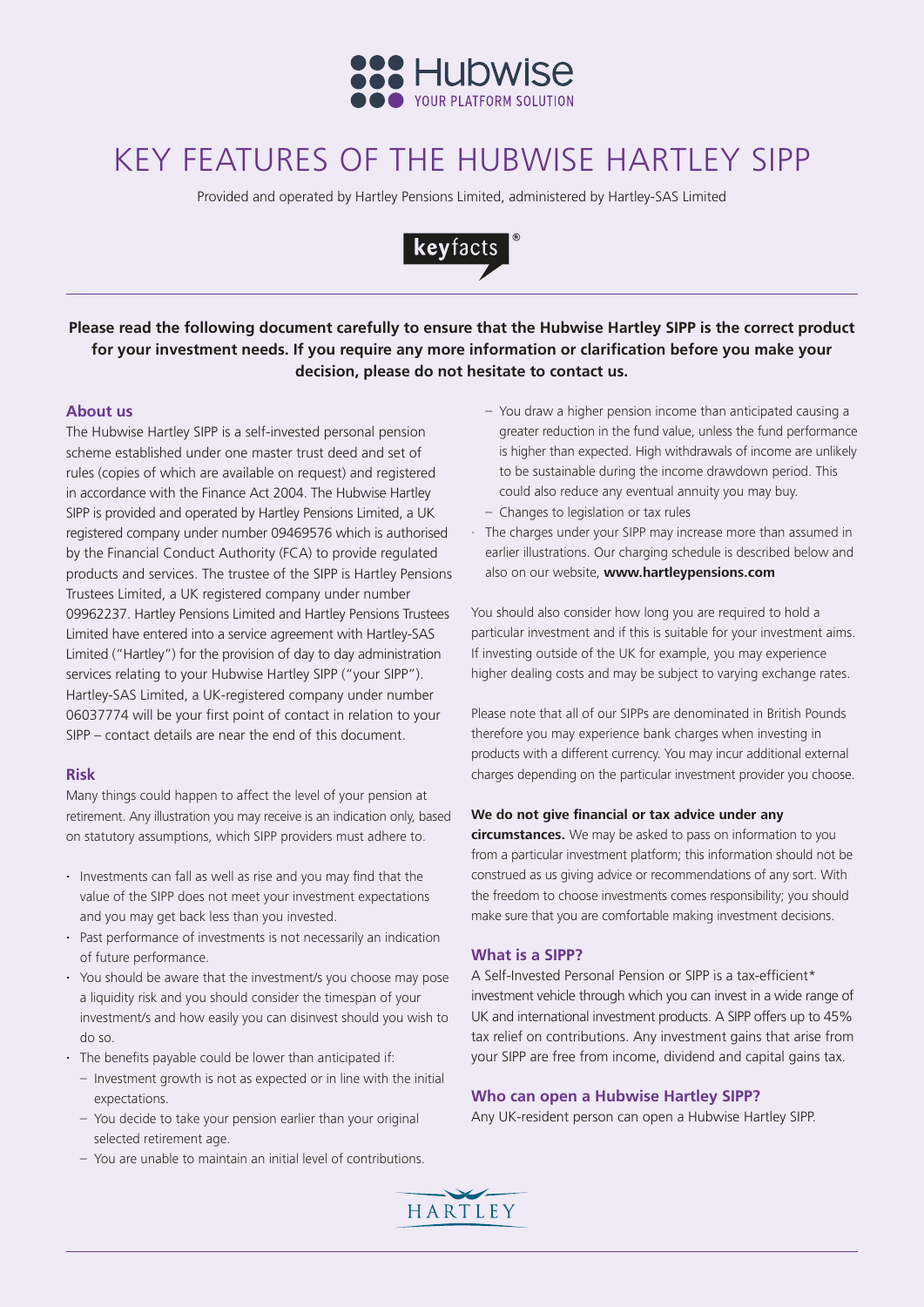## **How do I open a Hubwise Hartley SIPP?**

To open a Hubwise Hartley SIPP you need to:

- read the Terms and Conditions for The Hubwise Hartley SIPP, the Hubwise Securities Limited Terms and Conditions, this Key Features Document and any other documentation which we provide you with, very carefully;
- be aware of the risks attached to a Hubwise Hartley SIPP and be comfortable with the fact that the value of your investments could fall as well as rise;
- complete and send to us the relevant application form;
- either transfer an eligible existing pension (see details below) or make a first contribution to your SIPP.

By choosing to open a Hubwise Hartley SIPP, you are agreeing to be bound by the Terms and Conditions for The Hubwise Hartley SIPP and Hubwise Securities Limited and the rules of the Hartley Pension SIPP Scheme and to make payments as and when requested.

#### **Can I change my mind?**

Yes, you have a legal right to cancel the establishment of your SIPP, within 30 days of when you receive our welcome pack which contains a cancellation notice. Please note that any fees incurred during the time between the establishment of the SIPP and the cancellation will be borne by you. Similarly, any losses on investments are borne by you.

## **Can I transfer my existing pension to a Hubwise Hartley SIPP?**

In most cases, yes. We accept transfers in from HMRCrecognised schemes. However, defined benefit schemes (e.g. final salary schemes) generally prevent transfers to a SIPP unless you have received personal advice from an adviser regulated by the Financial Conduct Authority who holds the appropriate pension transfer qualifications. If the value of your transfer is £30,000 or above, the transfer must be on a fully-advised basis by a suitably-qualified pensions specialist. Please contact us if you wish to transfer your existing pension to a Hubwise Hartley SIPP.

Please note that, although we do not charge a fee to transfer your pension into a Hubwise Hartley SIPP, your pension provider may charge you to transfer out of their scheme.

## **How much money can I contribute in a year and what tax relief\* will I receive on contributions?**

There is no limit on the amount of money you can contribute to your SIPP each year but the amount you contribute may have tax implications. The contribution amounts are based on your UK relevant earnings. If you have no relevant UK earnings then you are still able to make contributions up to £3,600 each year. If you do have relevant UK earnings then you can receive tax relief on contributions up to the amount you earn, to a maximum of £40,000. We will claim tax relief at the basic rate (currently 20%) from HMRC on a monthly basis.

However, if you make contributions above the current limit of £40,000, you may incur a tax charge via HMRC's 'annual allowance tax charge'. The annual allowance is set each year by the UK Government and therefore may change in the future.

Further information on the annual allowance tax charge and on contributions in general is available on the technical pages of our website, www.hartleypensions.com. Please seek specialist tax advice if you have specific tax concerns. All contributions made into your SIPP are subject to a correctly completed contributions form which can be found on our website, **www.hartleypensions.com**.

## **Is there a minimum contribution level?**

If you transfer your existing pension to a Hubwise Hartley SIPP there is no requirement to make any contribution. There is no minimum level for one off or regular monthly contributions.

## **Who can contribute to my SIPP?**

You can make personal contributions, other people can make contributions e.g. your spouse or parents, and your employer can make contributions.

#### **Can I have more than one SIPP?**

We would not open two Hubwise Hartley SIPPs for you but it is possible to have another SIPP with a different provider. If you run two SIPPs concurrently you may have to pay a tax relief charge to HMRC if you have received more than the allocated tax relief in any one year.

## **Who manages the investment portfolio held in my Hubwise Hartley SIPP?**

All investment decisions in relation to your Hubwise Hartley SIPP are taken by you personally and your financial adviser. We are neither managers nor advisers; it is imperative that you consider if a Hubwise Hartley SIPP is an appropriate investment product for you based on your investment experience and personal circumstances.

#### **Can I hold property in a Hubwise Hartley SIPP?**

Yes. Please contact Hartley in the first instance for more details.

## **How can I check the value of my pension?**

You can phone Hartley during office hours (9am to 5pm) and they will be able to tell you the current value of your fund. We will send you a yearly statement for your records. It is also prudent to review your SIPP on a regular basis to ensure that it is the correct product for your investment needs.

## **How often is my SIPP valued?**

For reporting and legislation purposes we require at least annual valuations on the chosen investments under your SIPP, triennial for commercial property, plus the availability of ad hoc valuations for events such as benefits calculations.

We are reliant on valuations being provided to us, if you choose to invest in commercial property, the valuations are required a minimum of every 3 years, and should be carried out by a qualified member of The Royal Institution of Chartered Surveyors (RICS), and this member should be independent from you. This includes if a sale of the property to an unconnected party is prolonged, or a valuation is required sooner if a sale is intended to a connected party.

In the event valuations are not provided, the value of the investment will be noted on our records as NIL value, until an up to date valuation is provided.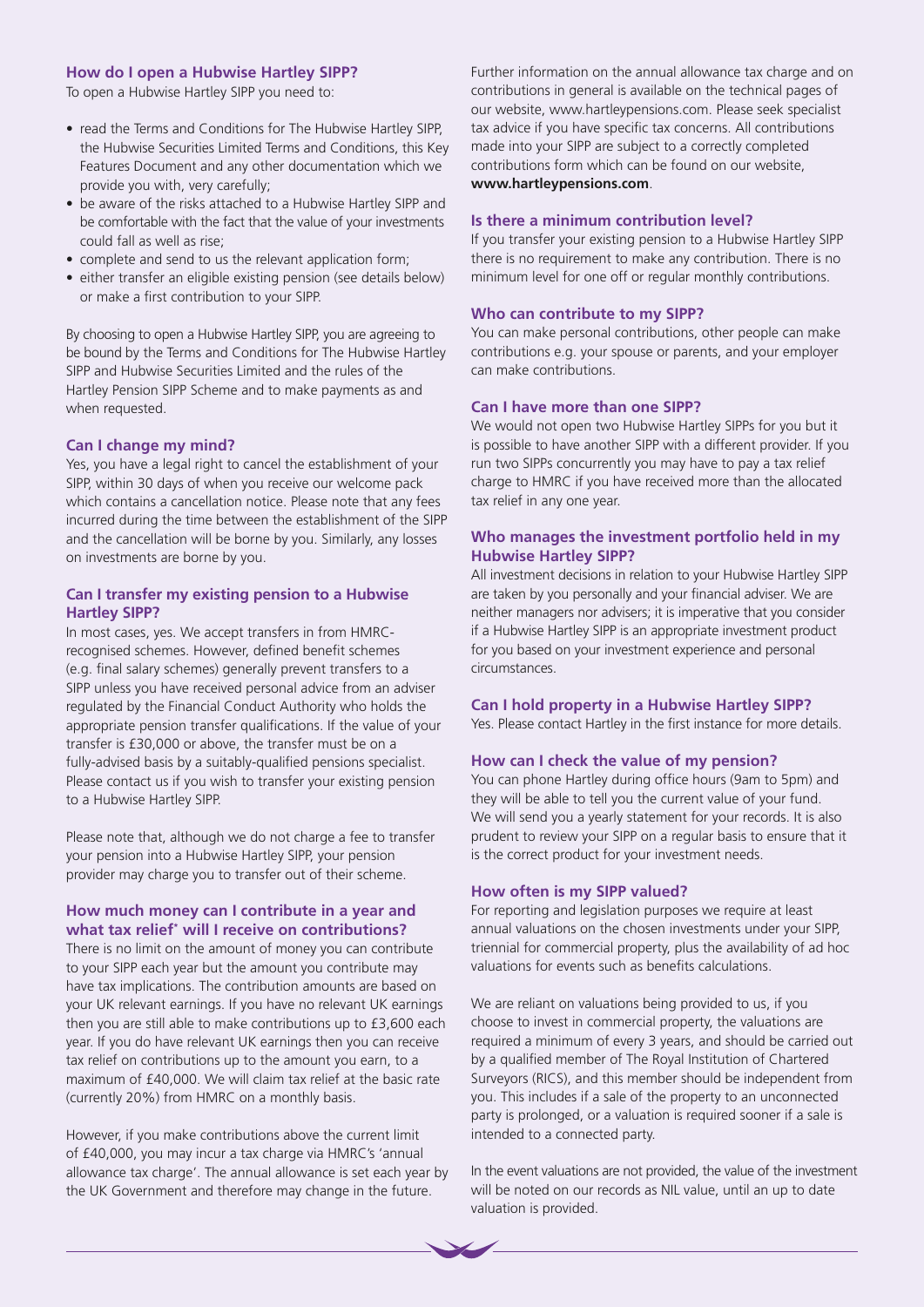Fees for obtaining the valuation can be paid or reimbursed from cash funds in the pension scheme if sufficient funds are available upon receipt of an invoice.

## **What is the lifetime allowance?**

This is the amount that you can receive over your lifetime before being liable for a tax charge. The current lifetime allowance can be found in the Frequently Asked Questions section on our website. Your SIPP may be subject to additional tax charges at the point you withdraw funds if your pension is valued at more than the lifetime allowance.

## **When can I access my SIPP?**

The earliest age you can start taking money from your SIPP is 55 years (due to rise to 57 in 2028) unless you are in serious ill health, as defined by the Finance Act 2004.

## **How can I take my benefits?**

You can drawdown up to 25% of your SIPP tax free\*\* from the age of 55 as a Pension Commencement Lump Sum **(PCLS)**, but the remaining pot must form a **'drawdown plan'**. From 2028 the age you can withdraw a PCLS will rise to 57 years.

After taking a PCLS, you can opt to have complete flexibility (known as **'flexi-access'**) as to how you drawdown from your drawdown plan (i.e. any combination of lump sums or monthly payment), but each drawdown will be taxed at your normal income tax rate, whether you take further lump sums or a monthly income. As soon as you take any money from your SIPP a restriction on any future tax relievable\* money purchase contributions to your pot applies of £4,000 a year.

Alternatively, you can take money direct from your pot without having to put the money into a drawdown plan and 25% of this sum will be tax free\*\*. This is called an 'uncrystallised funds pension lump sum' (**'UFPLS'**). You can take one or more UFPLS payments and these can be regular or irregular payments. Payment of a UFPLS will trigger a restriction on any future tax relievable<sup>\*</sup> money purchase contributions to your pot to £4,000 a year.

You can also take up to three small pots of up to £10,000. 25% will be tax free\*\* and 75% will be subject to marginal rate income tax in the same way as UFPLS. Taking small pot payments does not trigger a restriction on future tax relievable<sup>\*</sup> money contributions to your pot.

Taking money from your pot may erode the capital value of your SIPP and could result in a lower income than anticipated in the future. You should take advice from an adviser authorised by the Financial Conduct Authority or suitably qualified tax adviser as to the best method to take your SIPP benefit in your particular circumstances, before making any such decisions.

## **\*\*Tax concessions are not guaranteed and may change in the future. Tax free means the investor pays no tax.**

## **After I have taken a PCLS, does my SIPP still benefit from tax relief?**

Yes. If you are in flexi-access drawdown, until you drawdown from your drawdown plan, you receive tax relief\* on contributions up to your UK relevant earnings.

**\* HM Revenue and Customs practice and the law relating to taxation are complex and subject to individual circumstances and changes which cannot be foreseen**

## **What happens if I am in capped drawdown?**

If you had started to take payments from your pension prior to the April 2015 pension freedoms, your pension is designated as capped drawdown. This will mean that you are allowed to take income from your pension up to a certain limit each year. You are entitled to keep your pension as capped drawdown or if you wish to have more freedom, you can convert to a flexi-access drawdown arrangement meaning that there would be no capped income limit. You will need to consider implications such as the Money Purchase Annual Allowance.

## **Do you offer annuities?**

No. If you are looking to purchase an annuity, you must transfer all or part of your pension to an annuity provider.

## **Is SIPP income subject to National Insurance?**  $N<sub>0</sub>$

#### **What happens to my SIPP if I die?**

When we are notified of your death by your personal representative, we will ask for a copy of your death certificate. We will carry out due diligence on the beneficiary and then discuss options with him or her. Please note that the trustee retains ultimate discretion over the distribution of your pension, despite a beneficiary being named.

If you die before you reach the age of 75, your beneficiary can choose:

- 1. to take a tax-free\*\* lump sum or transfer the SIPP into their own name or an external pension scheme. If you die after the age of 75, your beneficiary can choose to take the whole pot as a lump sum but this will be subject to a tax charge at the marginal rate of the beneficiary; or.
- 2. to transfer the SIPP into a SIPP of their own or take a regular income from the deceased's pension through what is called pension drawdown, which will be taxed at the beneficiary's normal rate of income tax; or
- 3. to elect to take periodical lump sums. These payments will be treated as income, therefore would be taxable at the beneficiary's normal rate of income tax. The SIPP must be kept open but transferred to the name of the beneficiary and all normal charges e.g. administration fees will apply.

## **Do I have to choose a beneficiary to receive my SIPP if I die?**

No. Clients normally choose a beneficiary e.g. a spouse or a child. This is not legally required but we strongly recommend that you do tell us of your wishes to help ensure we consider paying the correct beneficiaries.

## **How much does a Hubwise Hartley SIPP cost?**

There is no initial fee. The ongoing fee is  $0.1\% + VAT$  payable in monthly instalments subject to a minimum annual charge of £15 + VAT and a maximum annual charge of £50 + VAT. Ongoing fees are calculated using basis points (BPs) where 100 BPs is the equivalent to 1%.

There are no additional charges for transfers in and the fee for transfers out will not exceed the previous year's fee. An additional